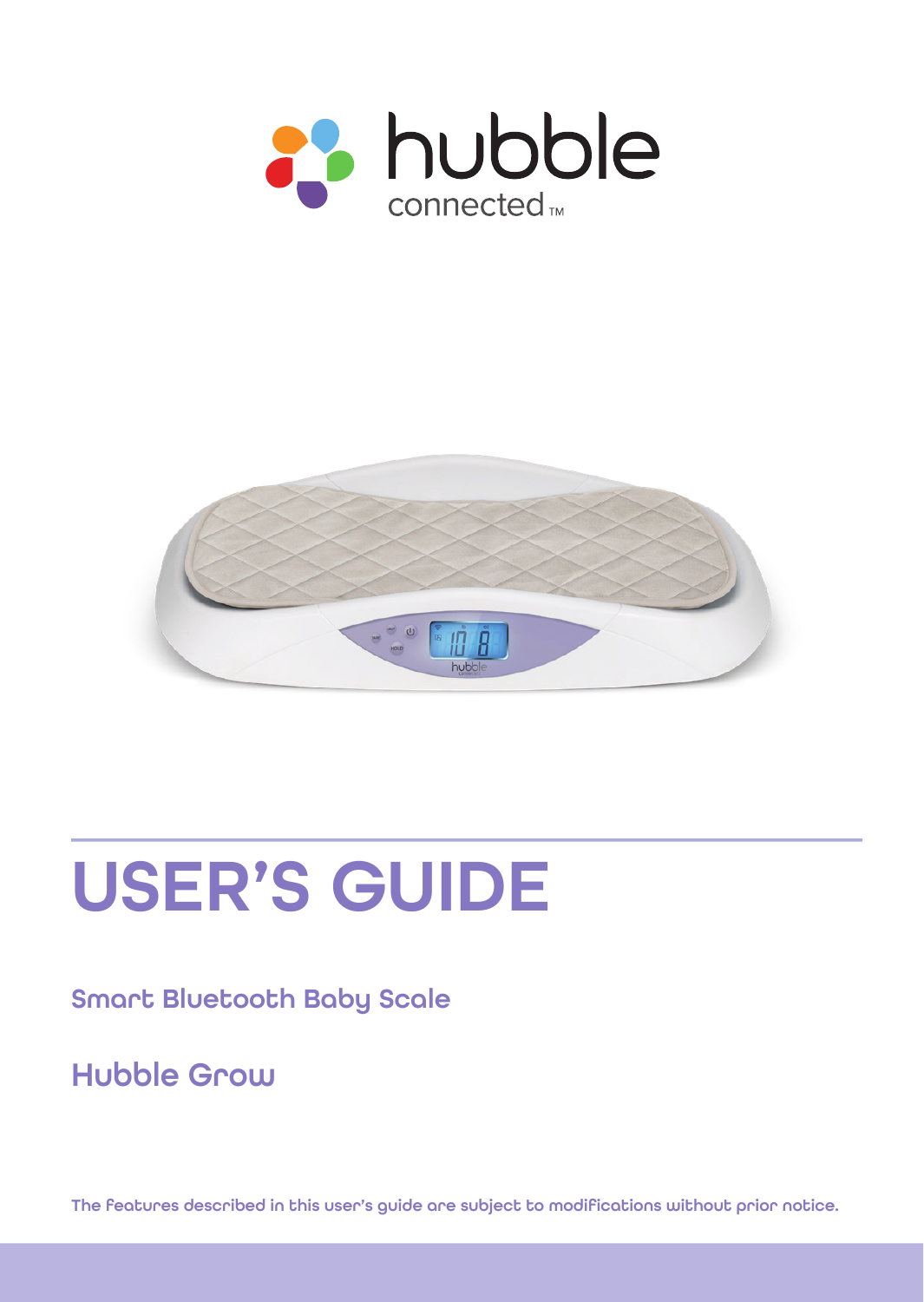# Welcome...

#### to your new Hubble Smart Baby Scale!

Thank you for purchasing your new Hubble Smart Baby Scale.

The digital baby scale has been conceived to control the baby's growth and quantify the milk taken at each feed. With a maximum load of 30 kg and a division of 10 g, the scale allows to follow the evolution of the baby's weight during his growth.

The pack comes with a soft pad for placing on the scale so that it gives comfort to your love one when weighing.

You can also use our Hubble Connected app to track your baby's growth, it will also calculate baby's BMI according to input weight & height.

Please keep your original dated sales receipt for your records. For warranty service of your Hubble product, you will need to provide a copy of your dated sales receipt to confrm warranty status. Registration is not required for warranty coverage.

For product related questions, please contact:

Live Chat: hubbleconnected.com Email: support@hubbleconnected.com https://hubbleconnected.com/warranty https://hubbleconnected.com/apps/product-registration

Visit support.hubbleconnected.com to download the User Guide with instructions, answers to frequently asked questions, and more to help you get the most from your product.

#### Inside the Box

- 1 x Baby Scale
- 1 x Quick Start Guide
- 1 x Soft Pad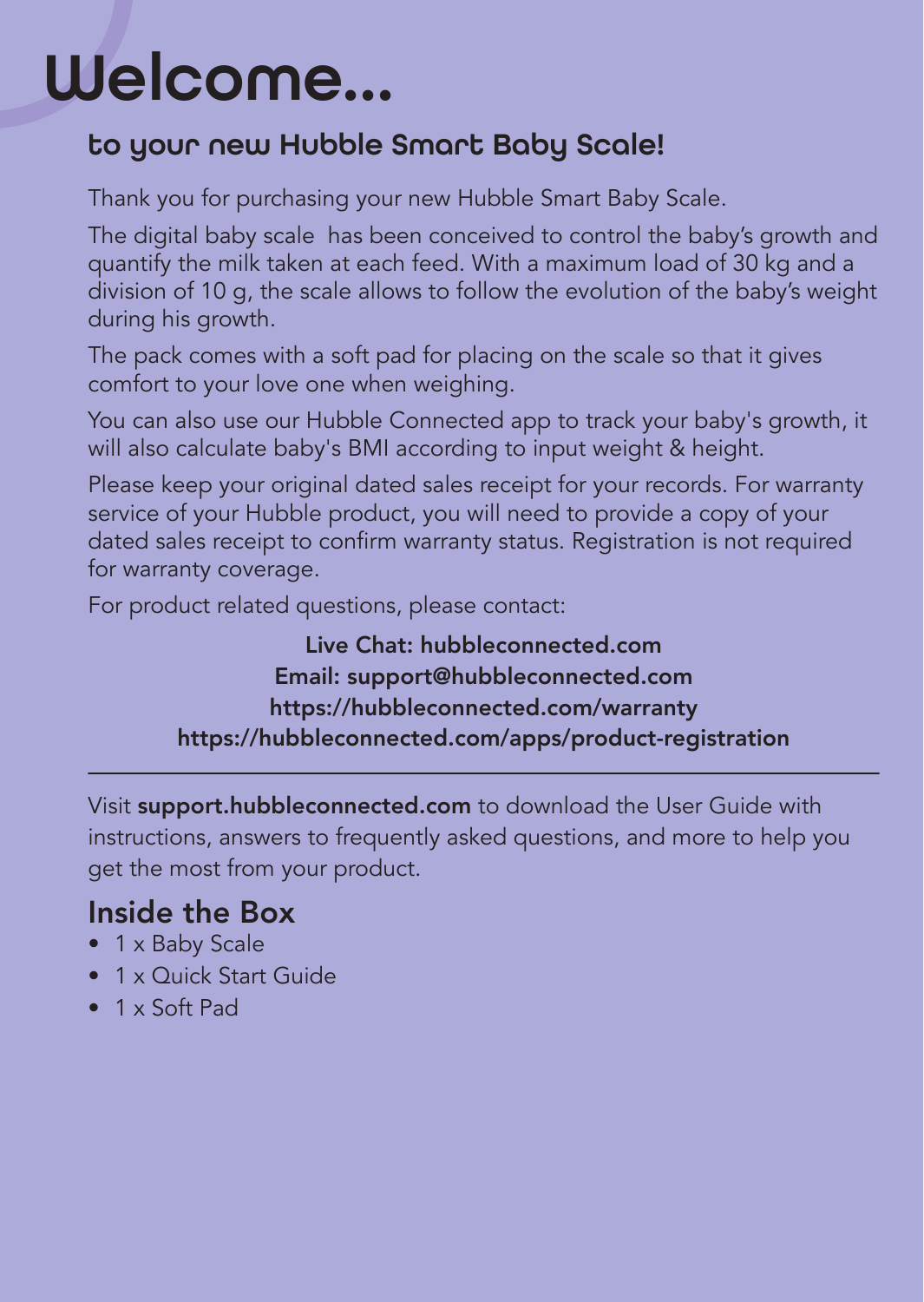### Overview of the control panel



1. LCD Display

 Bluetooth Signal **IQ** Memory symbol Flashes when the memory is full.

 Weight Change indicator The symbol appears together with the Memory symbol to show weight value change with Up arrow (weight gain) or Down arrow (weight loss) indications.

2. Power ON/OFF button  $\phi$ 

#### 3. UNIT button (MIT)

Select the unit of measurement: kilograms (kg) or pounds (lb).

4. TARE button  $\binom{R}{A}$ Reset the scale to zero reading.

#### 5. HOLD button (sou)

If the baby is moving, press the Hold button to lock in the correct weight. Once you pressed, the data will be stored.

 Press HOLD while the baby is on the platform alone and still, so the machine stabilises the detected weight (it will flash on the screen). When the display stops flashing, the weight of the baby will be displayed alternating with the up/down difference from the last weight.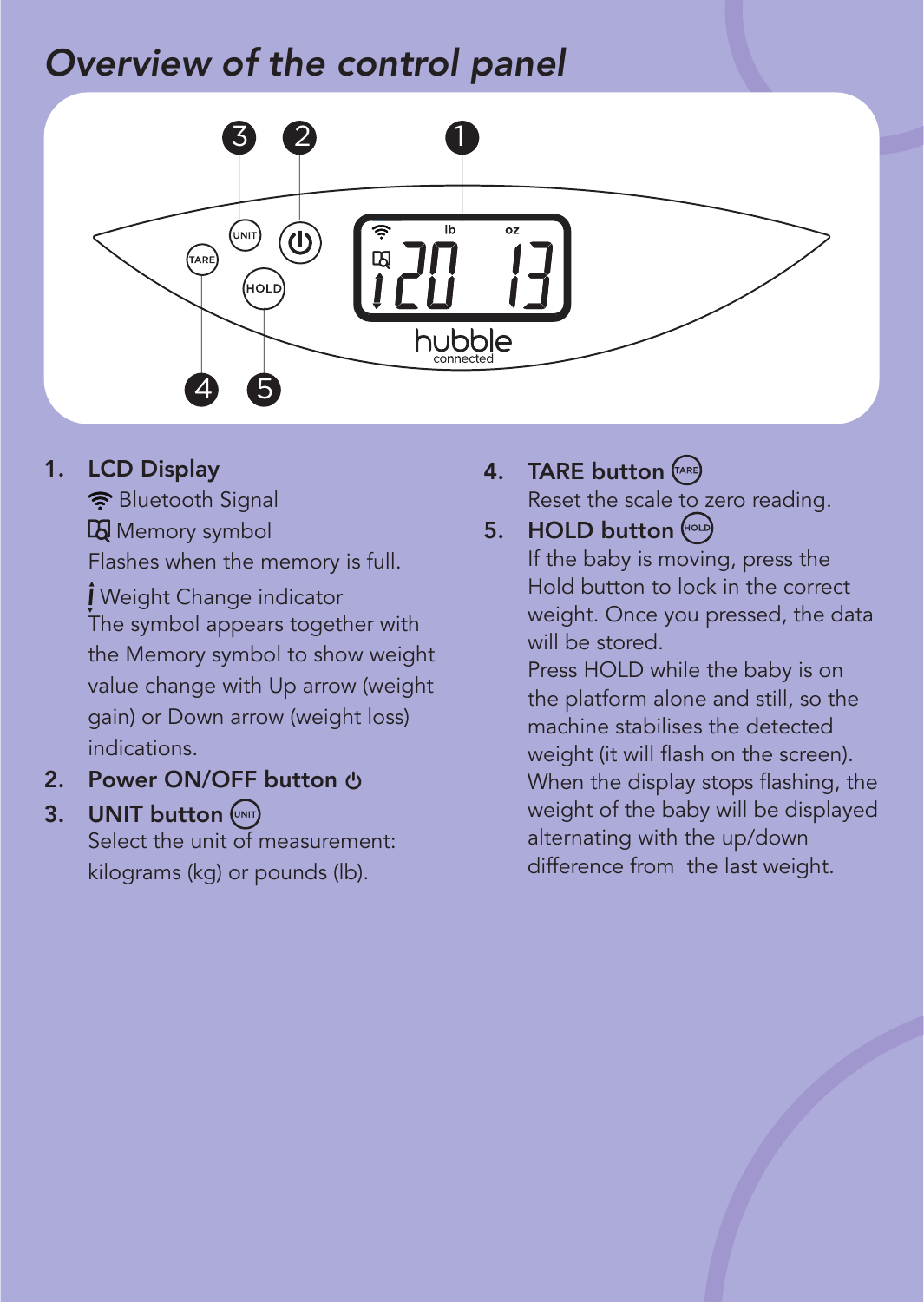

### Table of contents

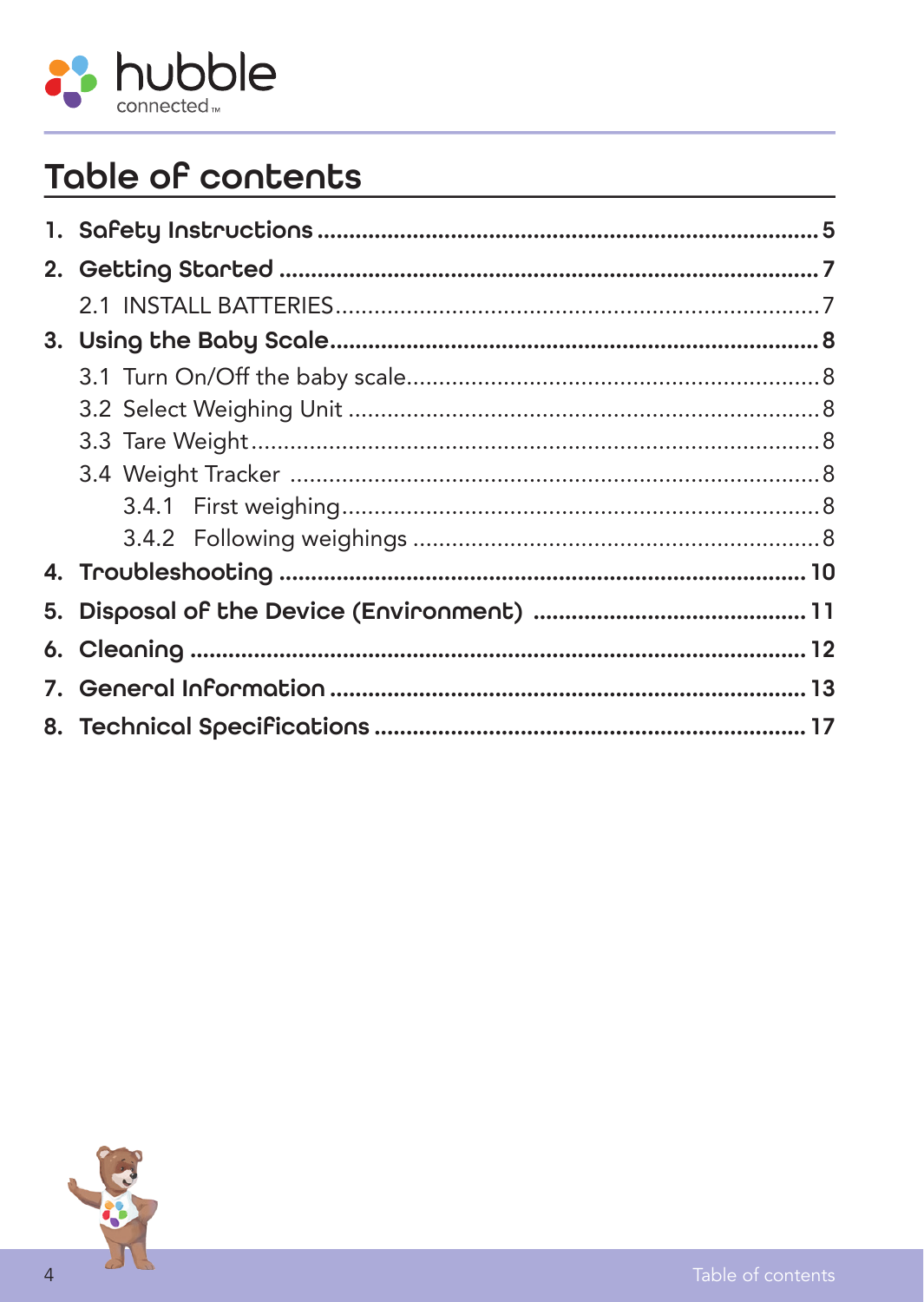

# <span id="page-4-0"></span>1. Safety Instructions

#### WARNING:

This product is compliant with all relevant electromagnetic field standards and is, when handled as described in the User's Guide, safe to use. Therefore, always read the instructions in this User's Guide carefully before using the device.

- Do not drop the Scale.
- Do not jump on the scale.
- Do not weigh loads totaling more than 66lbs (30kgs).
- Do not expose the Scale to excess moisture or humidity.
- Place the weighing scale on a completely flat and rigid surface. A soft and uneven surface (e.g. carpets or irregular surfaces) can compromise the scale's precision.
- Careful that all 4 feet rest on the flat surface since they are equipped with load sensors.
- This product is not a toy. Do not allow children to play with it.
- Keep this User's Guide for future reference.
- Test the product and all its functions so that you are familiar with it prior to use.
- Do not install the Scale near a heat source.
- Clean the platform with a wet cloth, clean the bottom of the scale with a dry and soft cloth.
- Do not use chemical or abrasive products.
- The machine is not waterproof. Do not let liquids enter in the scale's body. Do not leave or use the scale in waterlogged environments. Humidity over 85% or contact with water or other liquids can cause corrosion and compromise the scale's correct operating.

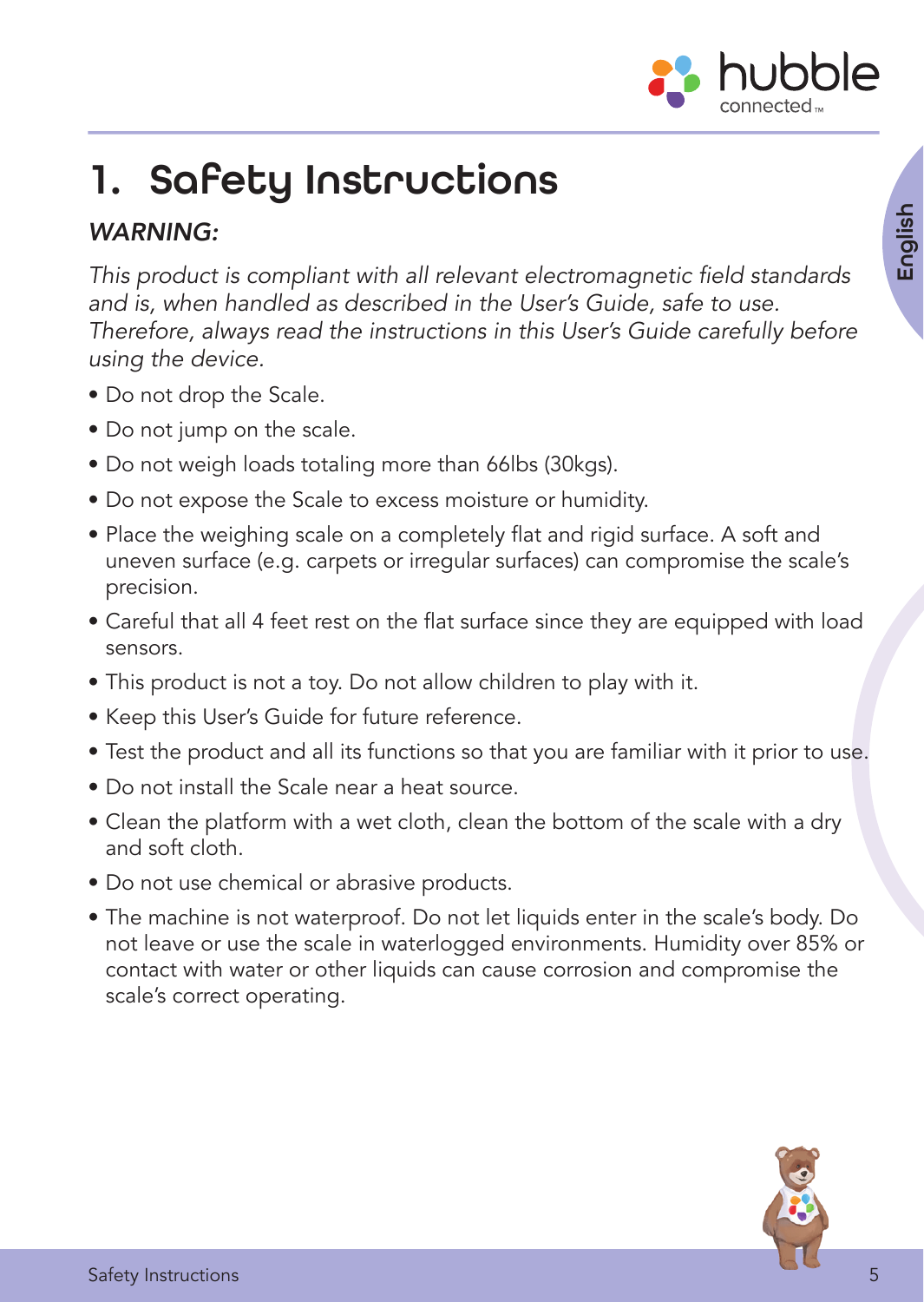

- Only use the same battery type This product uses replaceable battery AAA sized battery cells (LR03).
- Do not touch the battery contacts with sharp or metal objects.
- Cleaning and user maintenance shall not be made by children without supervision.Cleaning and user maintenance shall not be made by children without supervision.

#### **CAUTION**

There is danger of explosion if the battery is replaced by an incorrect type. Dispose of used batteries according to their instructions.

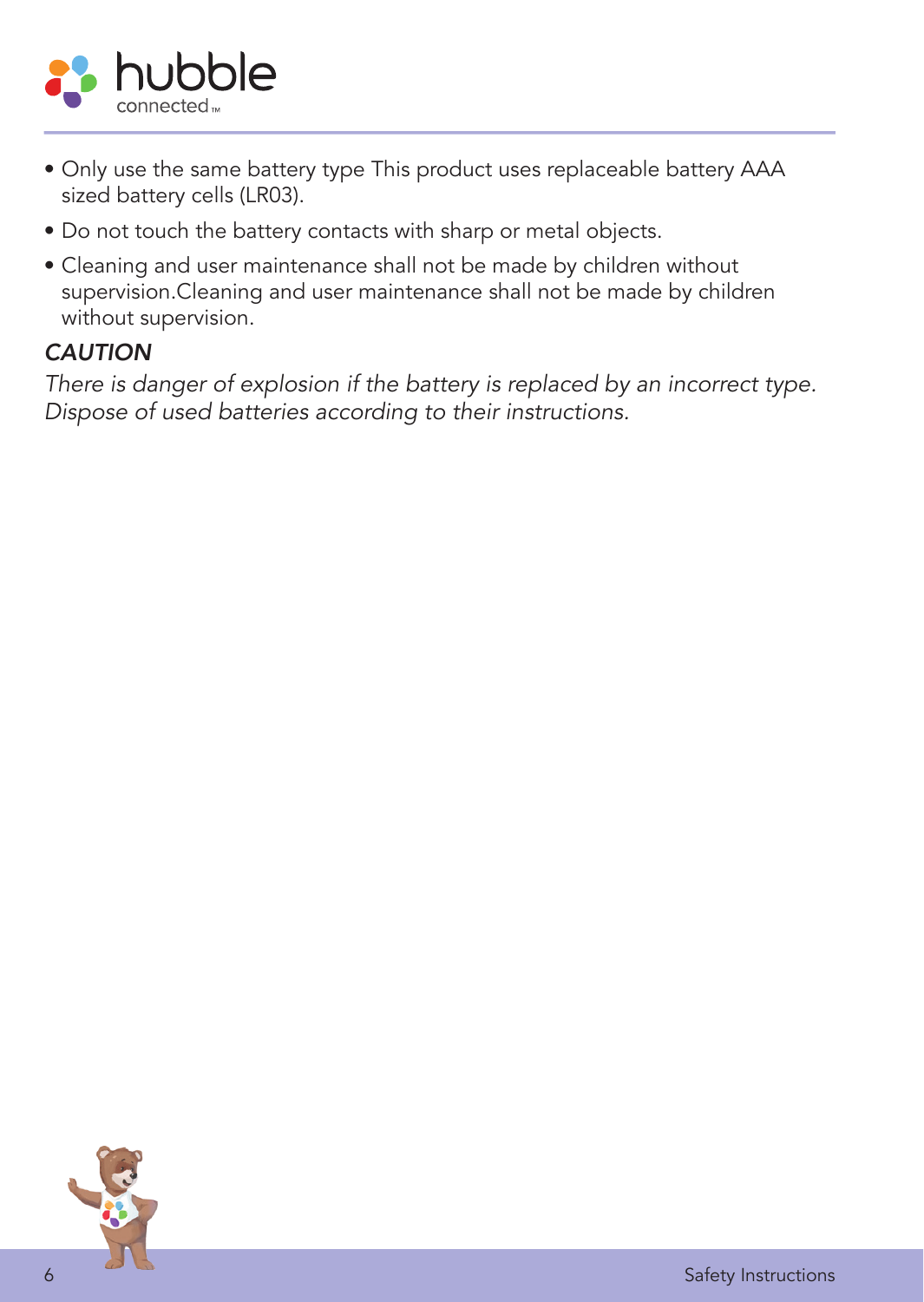

### <span id="page-6-0"></span>2. Getting Started

#### 2.1 Install Batteries

The battery operates with 4 AAA alkaline batteries type LR03 (1.5V), not included.

- 1. The battery housing is on the bottom of the weighing scale, carefully pry open the battery cover on the underside of the Scale.
- 2. Install four (4) new "AAA" batteries (LR03) into the battery compartment, making sure to match the positive and negative ends of the batteries to the correct contacts as indicated in the battery compartment.
- 3. Replace the battery cover after insert the batteries.
- 4. Press the Power ON/OFF  $\Phi$  button to turn on the weighing scale.

#### Note:

- Batteries are to be installed with the correct polarity.
- Do not mix batteries of different types or mix old and new batteries, replace all 4 batteries when empty with new batteries.
- If the scale is to be stored unused for a long period of time, the batteries should be removed.
- The battery contacts are not to be short-circuited.

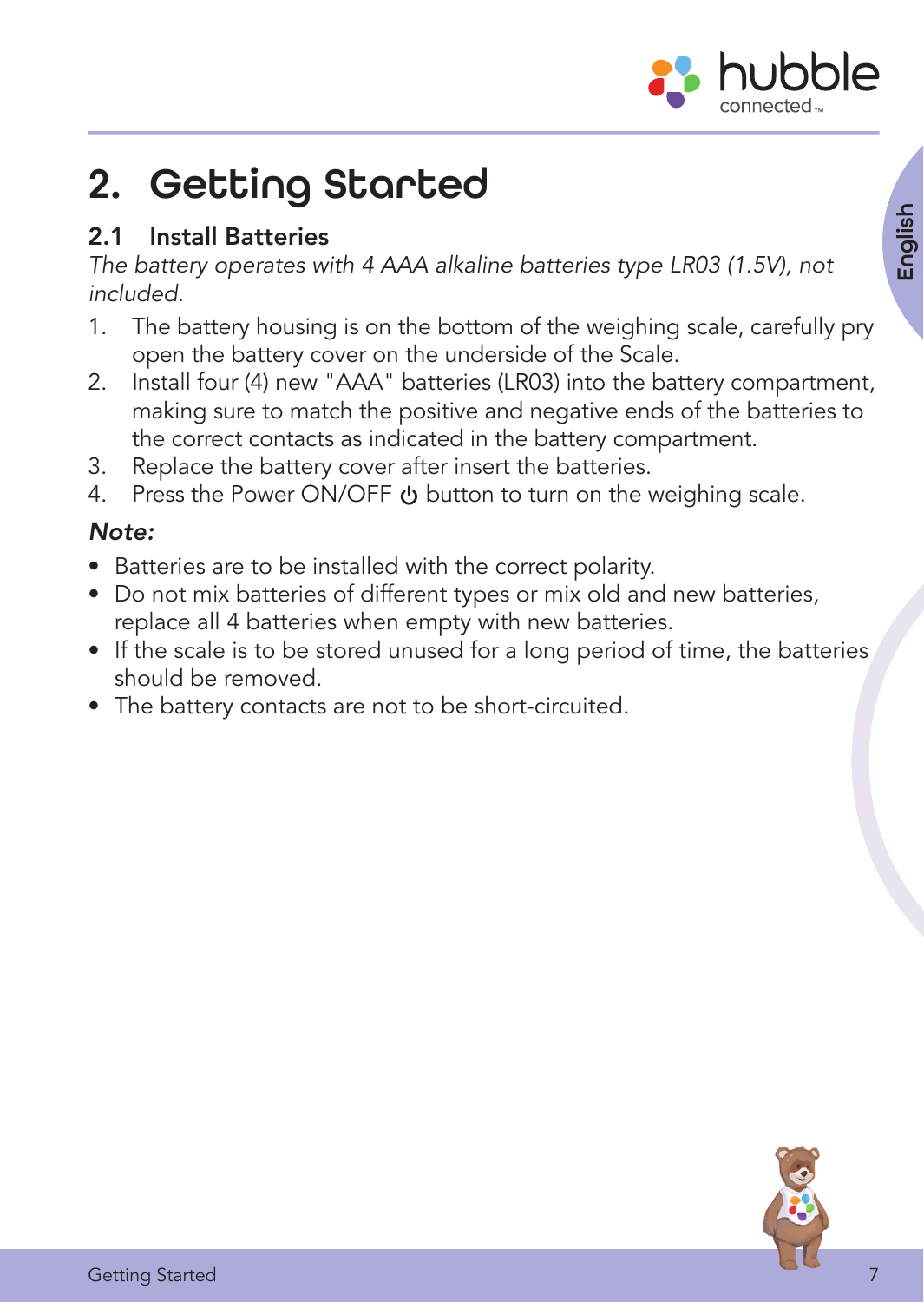<span id="page-7-0"></span>

### 3. Using the Baby Scale

#### 3.1 Turn On/Off the baby scale

Press the Power ON/OFF  $\psi$  button to turn On/Off the weighing scale.

#### 3.2 Select Weighing Unit

Press the UNIT  $(m)$  button on the control panel to select unit of measurement, kilograms (kg) or pounds (lb).

#### 3.3 Tare Weight

The weighing scale zeros automatically when turned on and displays the digit "0.00", if you weight the baby with a soft cloth or towel, it need to tare weight.

- 1. To add a towel or cloth when the machine is already turned on.
- 2. Press the TARE  $F^{(AR)}$  button to zero the weight of soft cloth or towel placed on the platform, and weight that the digit "0.00" is displayed.

#### 3.4 Weight Tracker

The digital baby scale allows to follow the evolution of the baby's weight during his growth, with a maximum load of 30 kg and a division of 10 g.

#### 3.4.1 First weighing

- 1. Press Power ON/OFF  $\psi$  button to turn on the baby scale, when the digits "0.00" are displayed, the machine is ready for weighing (If necessary, use the function TARE as previously described section 4.3).
- 2. Place the baby on the weighing scale and the weight will be displayed on the screen.
- 3. Press the HOLD  $\left(\begin{array}{cc} \bullet & \bullet \\ \bullet & \bullet \end{array}\right)$  button to stabilize the readings, and the weight data will be saved in the memory of baby scale.

#### 3.4.2 Following weighings

- 1. To turn on the baby scale by pressing Power ON/OFF  $\bigcirc$  button.
- 2. Place the baby on the weighing scale when the digit "0.00" is displayed.

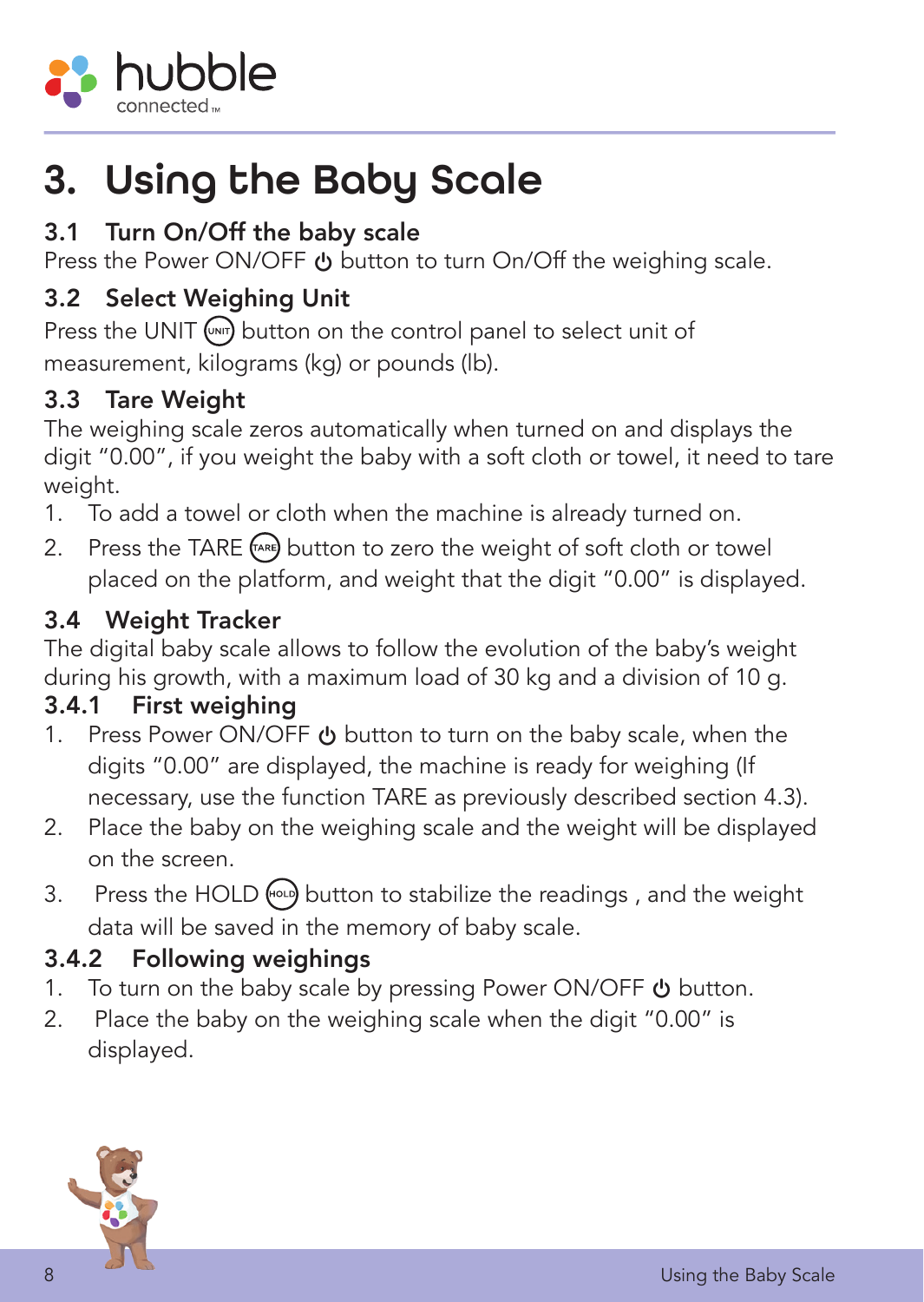

- 3. The weight of the baby will appear on the screen, press the HOLD  $\lll$ button to stabilize the readings.
- 4. The measured weights stop flashing and following weight data will display as alternating.
	- Weight of baby
	- Weight Change (Compare with last weighing)



- if it is weight loss, the symbol  $\mathsf I$  and weight change are display on the screen (Fig.1).



- if it is weight gain, the symbol  $\hat{\mathbf{l}}$  and weight change are display on the screen (Fig.2).



- No weight change was detected (Fig.3).

6. The weight data will be saved in the memory of baby scale, the weighing scale with turn off after 20 seconds if no any operation.

#### NOTE:

The weight data saved in scale memory will be erased when batteries are removed or replaced, the weighing scale will start again from "First Weighing" to record the weight data.

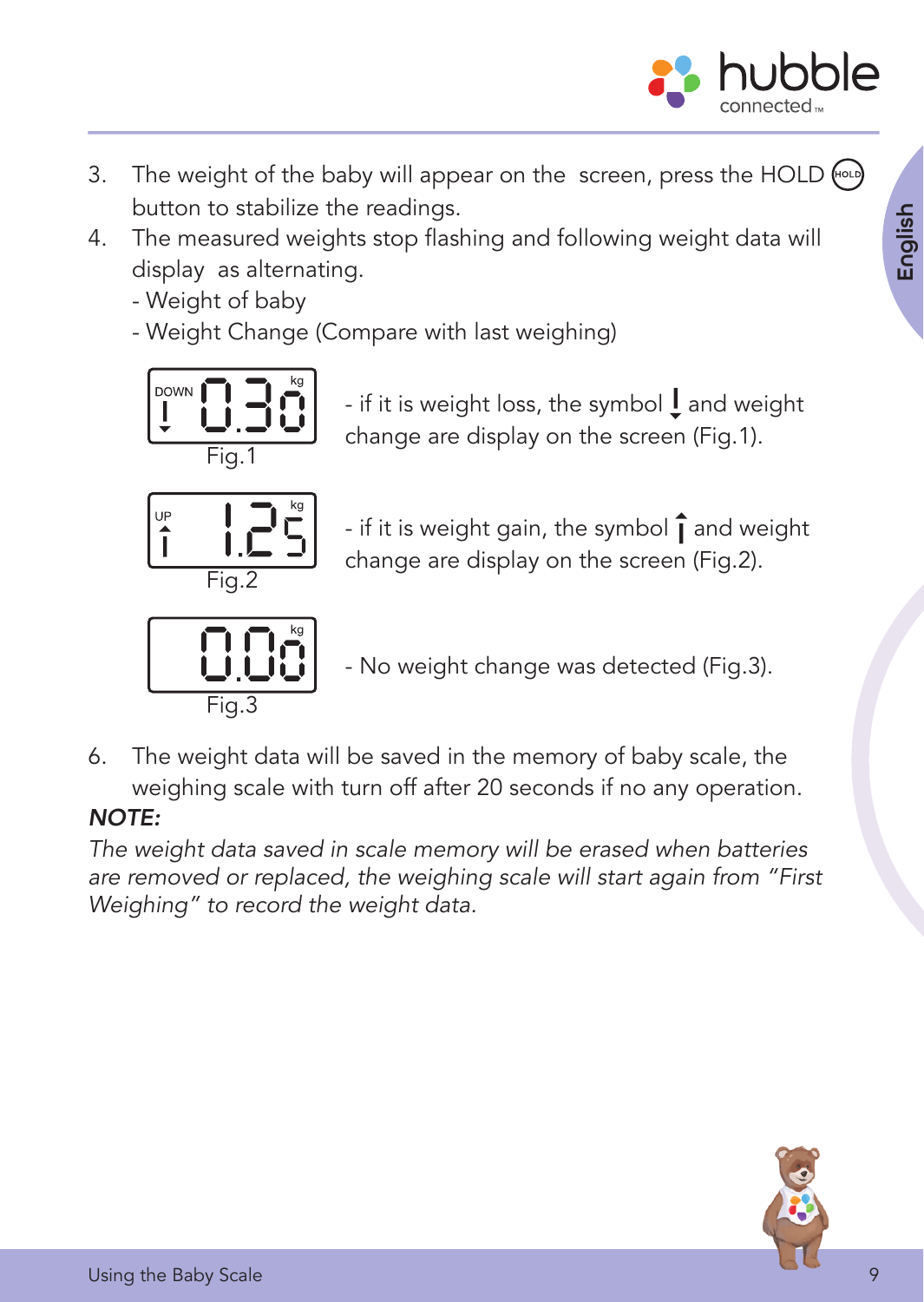<span id="page-9-0"></span>

## 4. Troubleshooting

When a malfunction or incorrect weighting measurement occurs, an error message will appear as described below.

| Error Code                | <b>Problem Description</b>                         | Solution                                                                                                              |
|---------------------------|----------------------------------------------------|-----------------------------------------------------------------------------------------------------------------------|
|                           | Low battery.                                       | Replace all 4 batteries with new<br>ones.                                                                             |
| Err                       | The weight exceeds<br>the scale's maximum<br>load. | Please make sure not to exceed<br>the maximum load of 30 kg.                                                          |
| Err                       | Wrong operating.                                   | Read through the User's Guide or<br>Quick Start Guide, and follow the<br>instructions and Warnings when<br>operating. |
|                           | No Power<br>Display time out                       | • Try replacing the AAA battery<br>cells.                                                                             |
|                           |                                                    | • Check if the Scale is turned on.                                                                                    |
| No Display                |                                                    | Add weight on the Scale to turn<br>it ON.                                                                             |
|                           |                                                    | • The display will go blank in 8s after<br>you remove the weight from the<br>scale.                                   |
| Inaccurate<br>Measurement | Improper placement                                 | • Make sure the Scale is placed<br>on a flat and hard surface, such<br>as hardwood or ceramic tile<br>flooring.       |

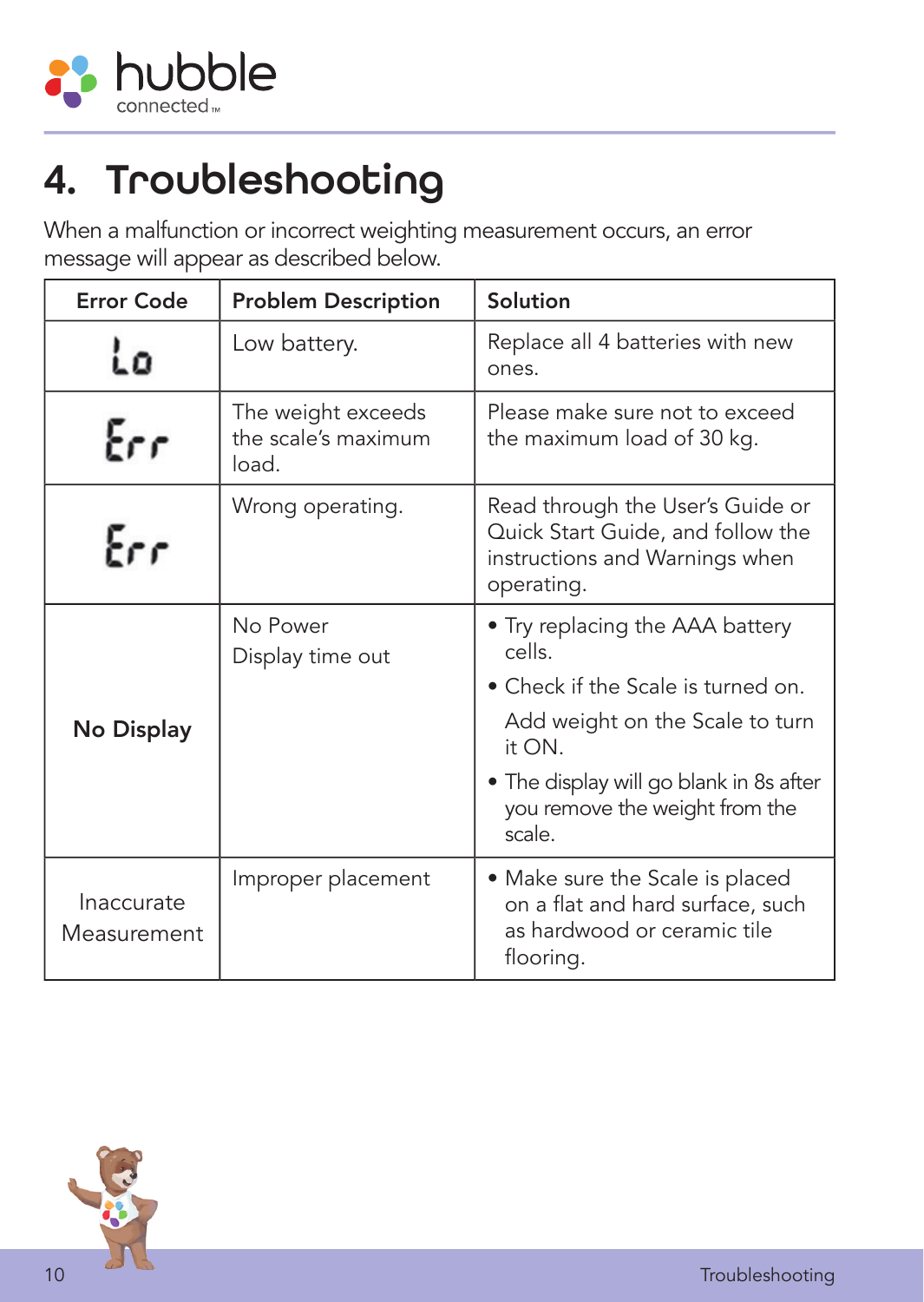

## <span id="page-10-0"></span>5. Disposal of the Device (Environment)

At the end of the product life cycle, you should not dispose of this product with normal household waste. Take this product to a collection point for the recycling of electrical and electronic equipment. The symbol on the product, user's guide and/or box indicates this obligation.



By taking end-of-life products to a recycling point, you are ensuring that some of the product materials can be re-used. By reusing some parts or raw materials from used products, you make an important contribution to the protection of the environment.

Exhausted batteries do not belong with household waste. Dispose of batteries in accordance with the current federal, state and local regulations. As a consumer, you are legally obligated to return used batteries.

#### Note:

- 1. In environments where there is a high frequency of electrostatic discharge, the unit may malfunction and the user may have to reset it.
- 2. Dispose of used batteries with care; please consult retailer for details.Please contact your local authorities should you require additional information on the collection points in your area.

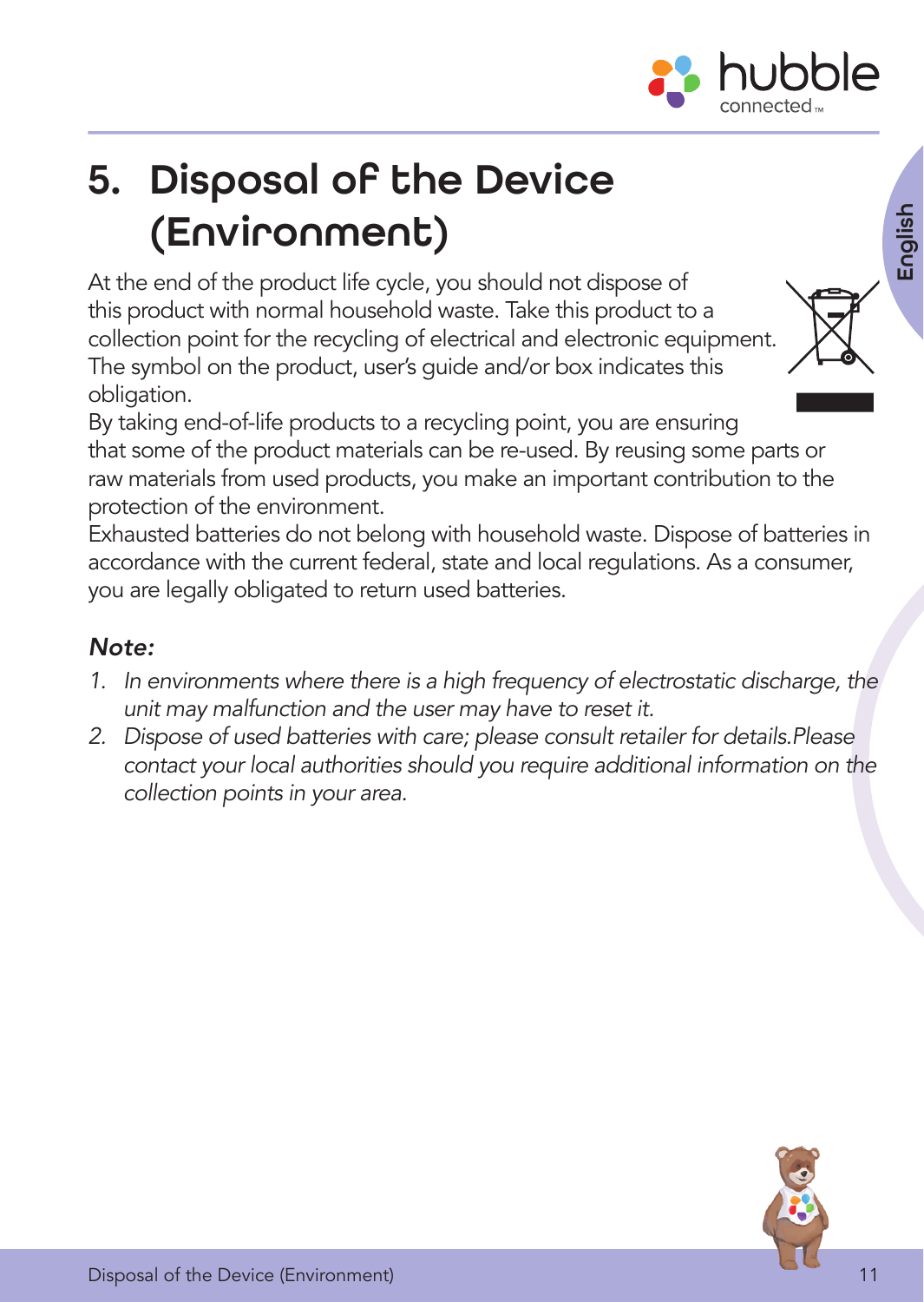<span id="page-11-0"></span>

## 6. Cleaning

Clean your Scale with a slightly damp cloth or with an antistatic cloth. Never use cleaning agents or abrasive solvents.

#### Cleaning and care

- Do not clean any part of the Scale with thinners or other solvents and chemicals - this may cause permanent damage to the product which is not covered by the warranty.
- Keep your Scale away from hot, humid areas or strong sunlight, and do not let it get wet.
- Every effort has been made to ensure high standards of reliability of your Scale. However, if something does go wrong, please do not try to repair it yourself - contact Customer Service for assistance.

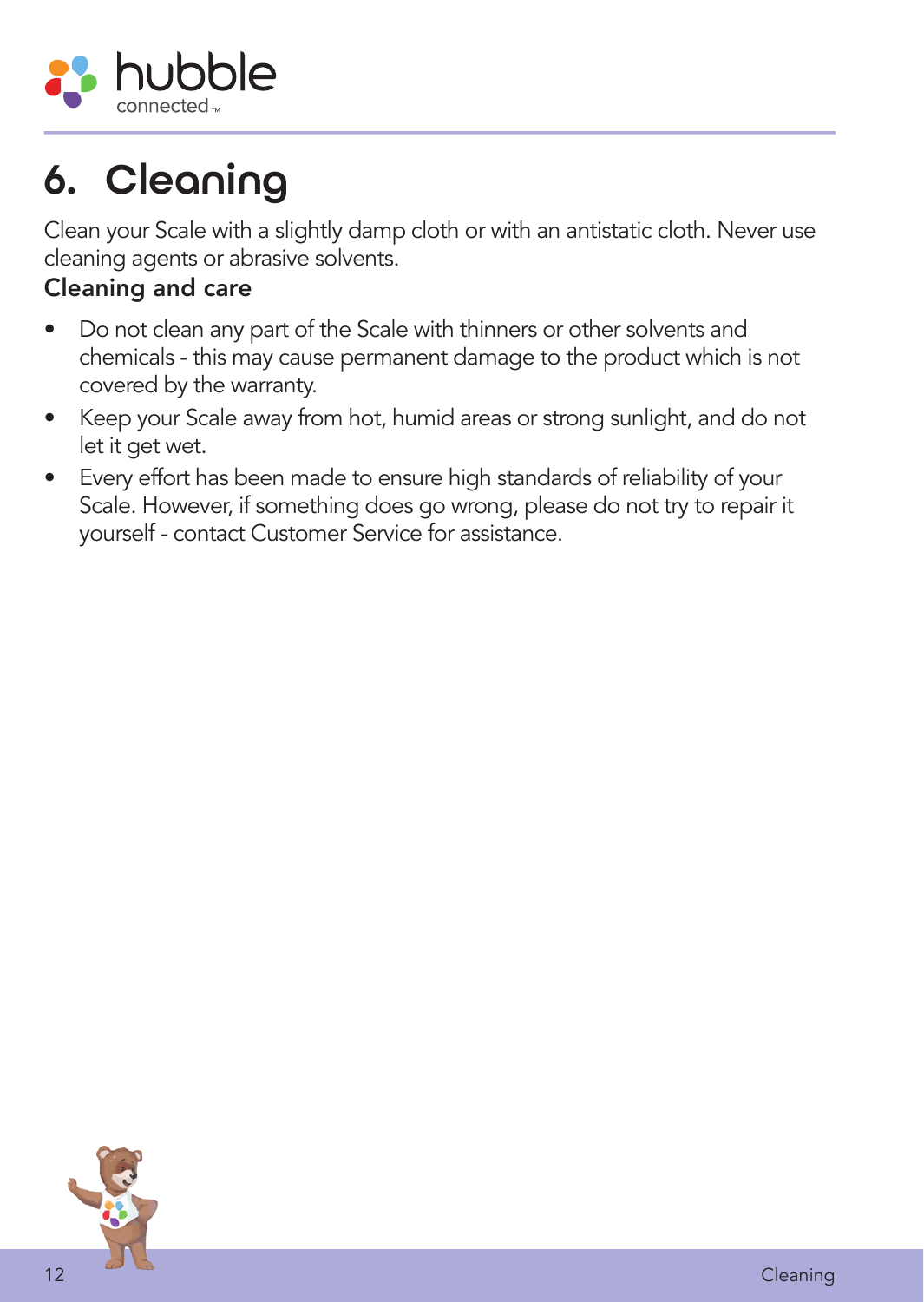

### <span id="page-12-0"></span>7. General Information

If your product is not working properly, read this User Guide. Contact Customer Service:

Live Chat: hubbleconnected.com

Email: support@hubbleconnected.com

Online warranty registration: https://hubbleconnected.com/warranty Online Product Registration:

https://hubbleconnected.com/apps/product-registration

#### Consumer Products and Accessories Limited Warranty ("Warranty")

Thank you for purchasing this Hubble Smart Nursery branded product manufactured under license by Binatone Electronics International LTD ("BINATONE").

#### What Does this Limited Warranty Cover?

Subject to the items listed below in the section "What is not Covered" BINATONE warrants that this Hubble connected branded product ("Product") will be free from defects in material and workmanship under normal use for a period of 1 year from the date of purchase and that any certifed accessory ("Accessory") sold for use with this product will be free from defects in materials and workmanship under normal use for a period of 90-days from the date of purchase. This Limited Warranty is your exclusive warranty and is not transferable.

#### What is not covered?

This Limited Warranty excludes and does not cover:

- Normal deterioration or wear resulting from use;
- Damage caused by or resulting from misuse, abuse, or accident;
- Damage caused by or resulting from improper operation or storage;
- Damage caused by or resulting from contact with foreign substances, including, but not limited, to liquid, water, rain, humidity, perspiration, sand, dirt, and/or food;

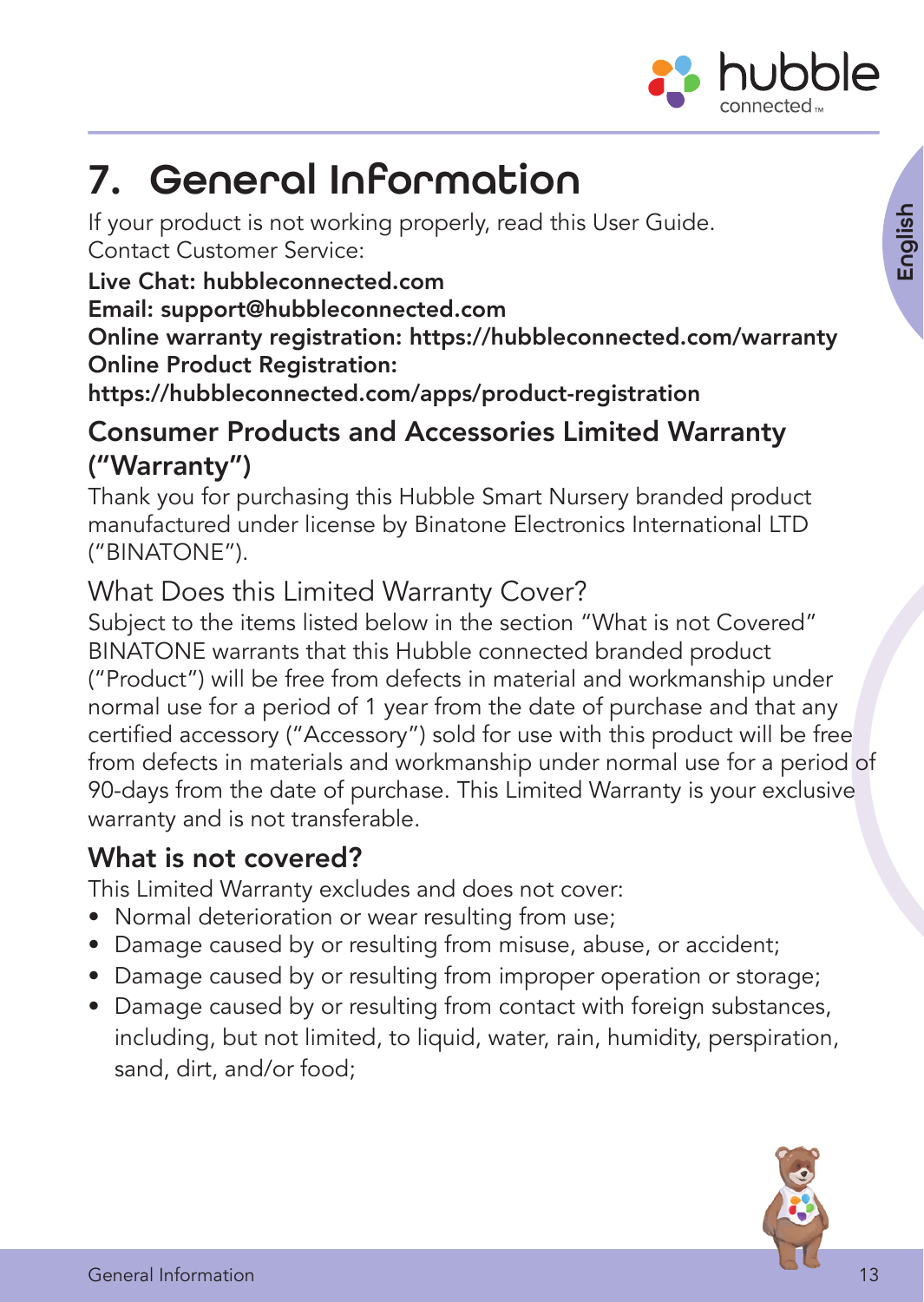

- Damage caused by or resulting from the use of Non-Hubble Smart Nursery branded or certifed Products or Accessories or other peripheral equipment;
- Damage caused by or resulting from modifications, alterations, tampering, improper installation, or repairs by someone other than Hubble connected, BINATONE or their authorized representatives;
- Defects, damages, or the failure of Products or Accessories due to any communication service or signal you may subscribe to or use with the Products or Accessories; and,
- Periodic maintenance, repair and replacement of parts due to normal wear and tear.

#### What Other Limitations Are There?

THIS LIMITED WARRANTY SETS FORTH THE ENTIRE LIABILITY OF BINATONE AND CONTAINS YOUR SOLE AND EXCLUSIVE REMEDY. OTHER THAN THIS LIMITED WARRANTY, BINATONE MAKES NO ADDITIONAL REPRESENTATIONS OR WARRANTIES, EXPRESS OR IMPLIED, INCLUDING WARRANTIES OF MERCHANTABILITY OR FITNESS FOR A PARTICULAR PURPOSE. IF YOUR STATE DOES NOT PERMIT THE DISCLAIMER OF WARRANTIES, THEN THE IMPLIED WARRANTY OF MERCHANTABILITY AND FITNESS FOR A PARTICULAR PURPOSE IS LIMITED TO THE DURATION OF THIS LIMITED WARRANTY. REPAIR OR REPLACEMENT IS YOUR SOLE AND EXCLUSIVE REMEDY AGAINST BINATONE AND Hubble Smart Nursery. IN NO EVENT SHALL BINATONE OR Hubble Smart Nursery's LIABILITY TO REPAIR OR REPLACE YOUR PRODUCT OR ACCESSORY EXCEED THE ORIGINAL PURCHASE PRICE OF THE PRODUCT AND ACCESSORY AND BINATONE AND Hubble Smart Nursery's TOTAL LIABILITY FOR DAMAGES ARISING FROM THIS LIMITED WARRANTY SHALL NOT EXCEED THE PRICE YOU PAID FOR THE PRODUCT AND ACCESSORY REGARDLESS OF WHETHER SUCH CLAIM ARISES UNDER CONTRACT, STATUTE, TORT OR OTHERWISE. IN NO EVENT AND UNDER NO CIRCUMSTANCES WILL BINATONE OR Hubble Smart Nursery BE LIABLE FOR DIRECT, INDIRECT, INCIDENTAL,

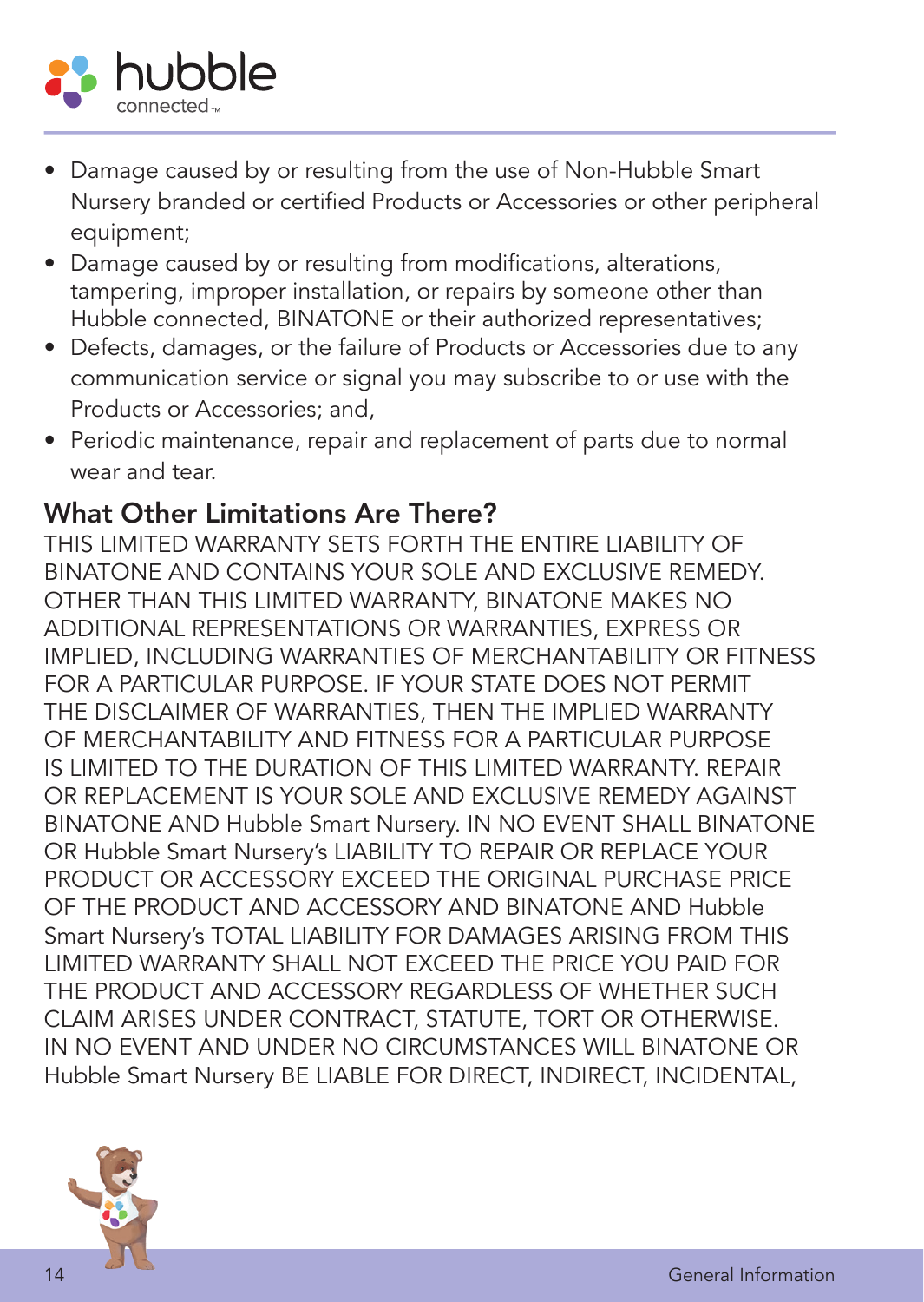

SPECIAL OR CONSEQUENTIAL DAMAGES OF ANY KIND, OR LOSS OF REVENUE OR PROFITS, LOSS OF BUSINESS, LOSS OF INFORMATION OR OTHER FINANCIAL LOSS ARISING OUT OF OR IN CONNECTION WITH THE ABILITY OR INABILITY TO USE THE PRODUCTS OR ACCESSORIES. ALL DISCLAIMERS, LIMITATIONS OF LIABILITY AND MODIFICAITONS OF WARRANTIES STILL APPLY EVEN IF THE LIMITED REMEDY OF REPAIR AND REPLACEMENT FAILS OF ITS ESSENTIAL PURPOSE.

Some jurisdictions do not allow the limitation or exclusion of incidental or consequential damages, so the above limitations or exclusions may not apply to you. This Limited Warranty gives you specific legal rights, and you may have other rights that vary from one jurisdiction to another.

#### Who is covered?

This Warranty extends only to the first consumer purchaser and is not transferable.

#### What will BINATONE do?

BINATONE or its authorized distributor at its sole discretion will, at no charge, repair or replace any Products or Accessories that do not conform to this Warranty. In the event that replacement is necessary to remedy a defect in material or workmanship, BINATONE may use new or remanufactured products, accessories or parts of equal quality to the original Product or Accessory.

#### How to Obtain Warranty Service or Other Information?

To obtain service or information, please contact us by:

Live Chat: hubbleconnected.com

Email: support@hubbleconnected.com

Online warranty registration: https://hubbleconnected.com/warranty Online Product Registration:

#### https://hubbleconnected.com/apps/product-registration

You will receive instructions on how to ship the Products or Accessories at your expense and risk, to a BINATONE Authorized Repair Center. You must include: (a) the Product or Accessory; (b) the original proof of purchase (receipt) which includes the date, place and seller of the Product;

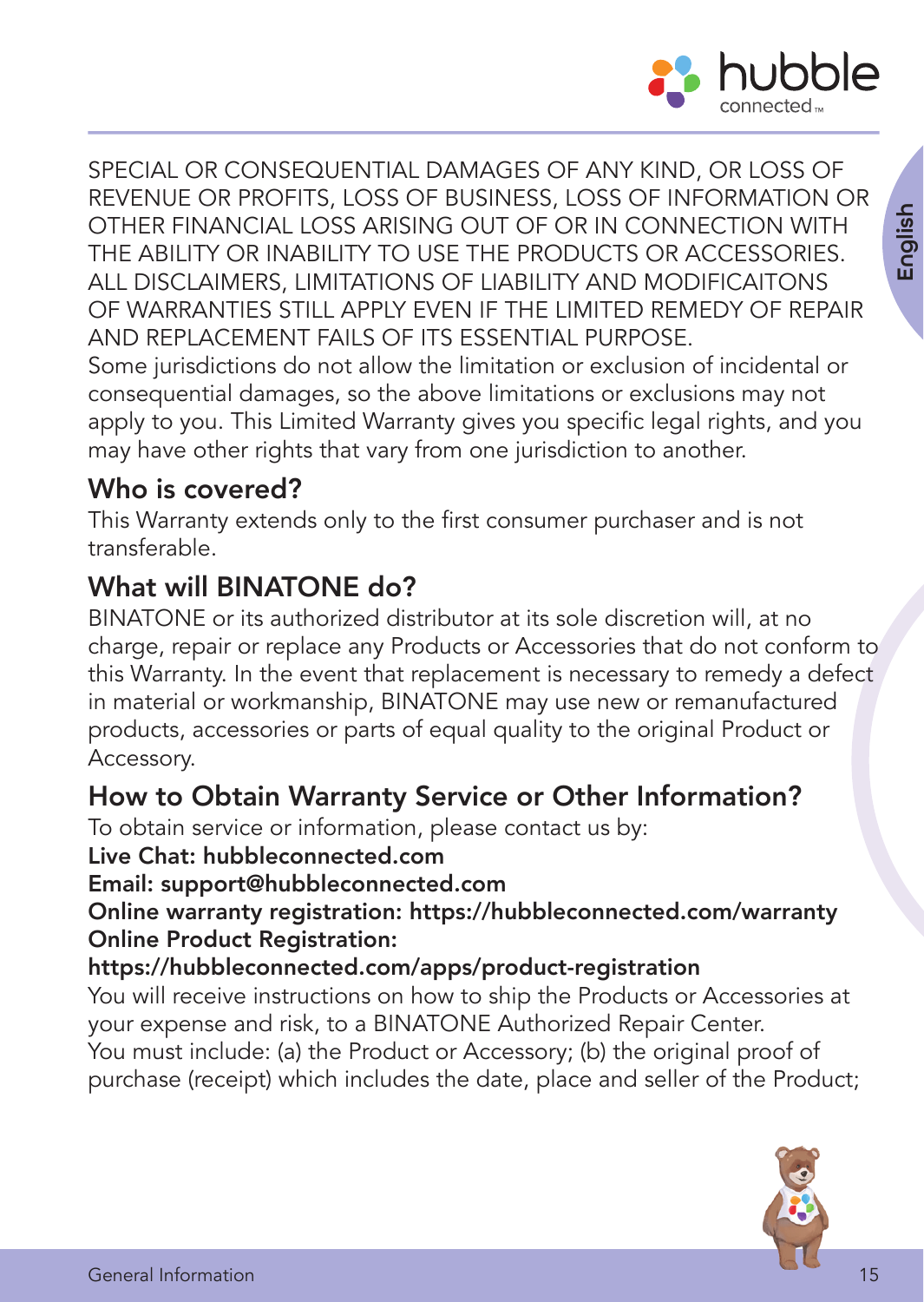

(c) if a warranty card was included in your box, a completed warranty card showing the serial number of the Product; (d) a written description of the problem; and, (e) your name, address, email address and telephone number. These terms and conditions constitute the complete warranty agreement between you and BINATONE regarding the Products or Accessories purchased by you, and supersede any prior agreement or representations, including representations made in any literature publications or promotional materials issued by BINATONE or representations made by any agent, employee or staff of BINATONE, that may have been made in connection with your purchase of any Product and/or Accessory.

### FCC and IC regulations (FCC Part 15)

Note: This equipment has been tested and found to comply with the limits for a Class B digital device, pursuant to Part 15 of the Federal Communications Commission (FCC) rules.

Industry Canada. This device complies with Industry Canada license-exempt RSS standard(s): Operation is subject to the following Two conditions:(1) this device may not cause interference, and (2) this device must accept any interference, including interference that may cause undesired operation of the device.

Download User Guide from website: support.hubbleconnected.com

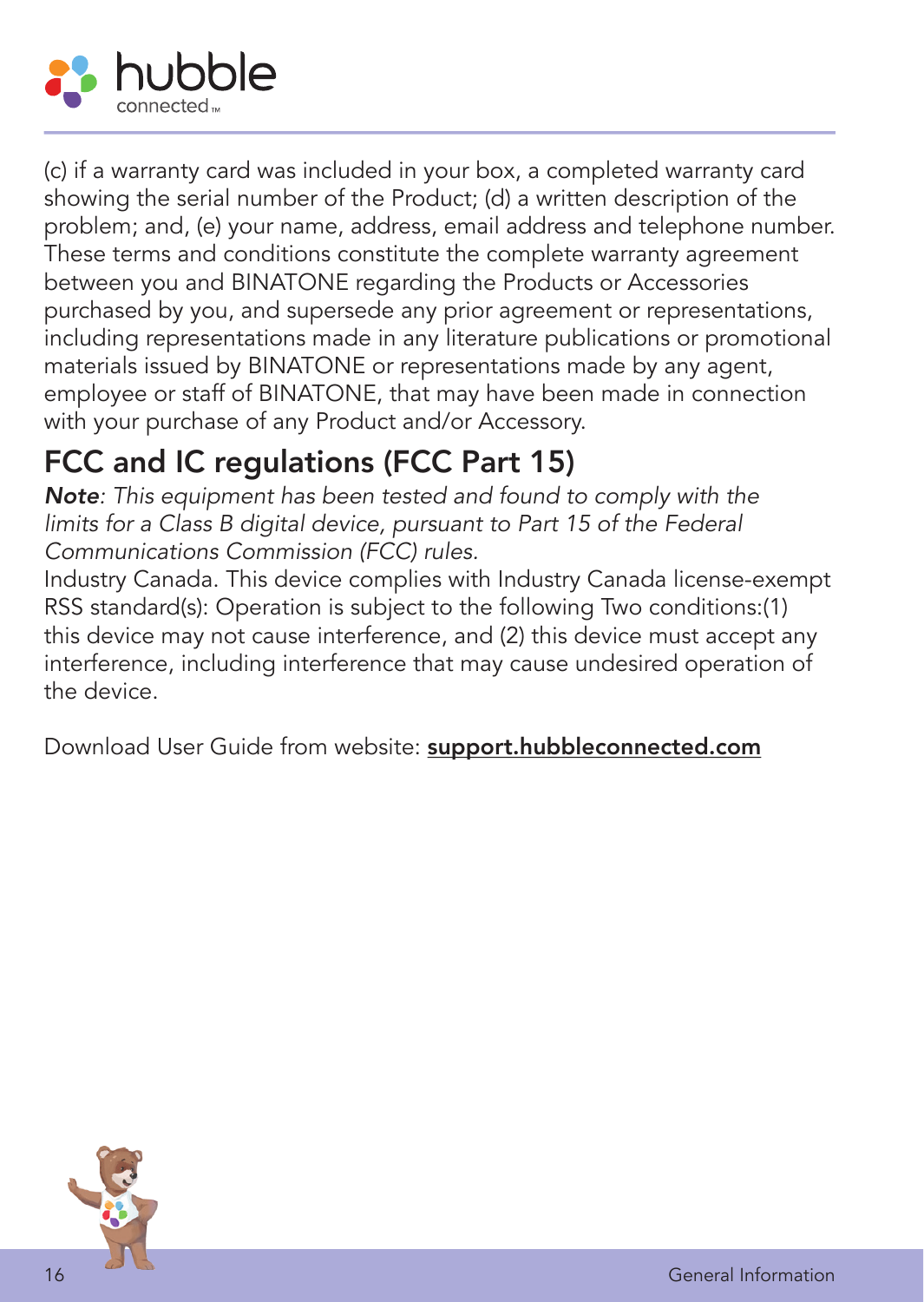

English

## <span id="page-16-0"></span>8. Technical Specifications

| Weigh range                               | 0.22lbs(100g) - 66lbs(30kg)                                                         |  |
|-------------------------------------------|-------------------------------------------------------------------------------------|--|
| <b>Measurement</b><br>Accuracy            | $0.02$ lbs (10q)                                                                    |  |
| Power supply                              | 4 x 1.5V AAA size alkaline batteries (LR03) NOT<br><b>INCLUDED</b>                  |  |
| Operating<br>environment                  | 10°C-35°C / 50°F-to 95°F<br>with relative humidity up to 85%<br>(non condensing)    |  |
| Storage/<br>transportation<br>environment | 10°C- 50°C / 50°F- to 122°F<br>with relative humidity up to 95%<br>(non condensing) |  |
| <b>Dimensions</b>                         | approx. 21.22"x13"x3.35" (539x330x85mm)<br>LxWxH                                    |  |
| Weight                                    | approx. 3.52lbs (1.6kg)                                                             |  |